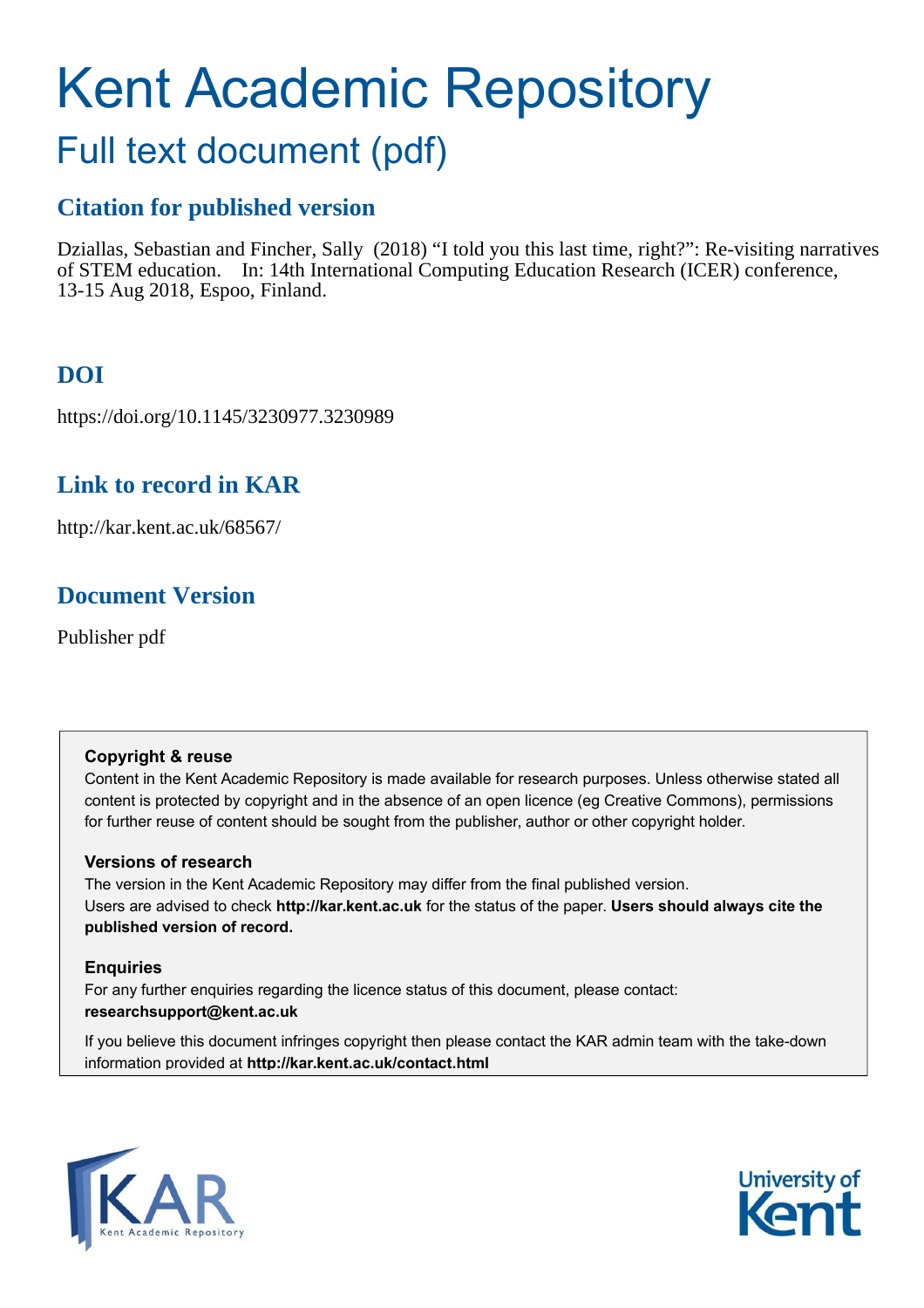## "I told you this last time, right?": Re-visiting narratives of STEM education

Sebastian Dziallas School of Computing University of Kent Canterbury, CT2 7NF, United Kingdom sd485@kent.ac.uk

Sally Fincher School of Computing University of Kent Canterbury, CT2 7NF, United Kingdom S.A.Fincher@kent.ac.uk

#### ABSTRACT

The stories we tell ourselves and others – both as individuals and as a community – reflect how we make sense of our lives. Our work using narrative methods has explored how university graduates make sense of their learning experiences and how these fit within their wider learning trajectories. In this paper, we discuss work we conducted with a group of a dozen students who, when first interviewed, were in the second half of their undergraduate education at Olin College of Engineering. All twelve participants were re-interviewed four years later, after they had graduated, using the same narrative protocol that asked them to describe their learning 'life' as if it was a book, and to identify and describe individual chapters of their experience.

The pairs of interviews were analysed with respect to their form and their content. In regard to form, a classification of these repeated stories is derived. Thematic analysis of the content examines a) how students come to study and practice computing and b) the continuing, and changing influence of a university education over time, as students construct an individual sense of coherence.

#### CCS CONCEPTS

ï Social and professional topics~Computer science education

#### KEYWORDS

j

narrative methods, qualitative research, longitudinal work

#### ACM Reference format:

Sebastian Dziallas and Sally Fincher. 2018. "I told you this last time, right?": Re-visiting narratives of STEM education. In *Proceedings of 2018 International Computing Education Research Conference (ICER '18). ACM, New York, NY, USA, 9 pages.* https://doi.org/10.1145/3230977.3230989

https://doi.org/10.1145/3230977.3230989

#### 1 INTRODUCTION

The work we present in this paper was inspired by the concept of *rephotography*, a practice of photographers who capture a picture of a place from the same vantage point, sometimes as much as 100 years apart [5, 14]. The pictures (also called "doubles") are then presented side-by-side, or super-imposed, to expose the passage of time. As Paul Berger writes: "By holding one factor constant – the place, person, or event – these doubles direct our attention toward the time that separates them." [4]

We are similarly interested in changes that occur over time, in students' wider reflections of their learning trajectories and specifically how they incorporate their experience of higher education within that. While photographs are the medium that expose changes in the context of rephotography, we use narratives in our work, as they are an effective way of exploring how students and graduates make sense of their learning experiences [9, 28]. As Mishler observes, "research participants are the historians of their own lives. They tell and retell their stories in variant ways and, thereby, continually revise their identities." [23]

There are few existing longitudinal studies that rely on narratives and, according to McAdams, in 2011 there were "no long-term efforts to trace continuity and change in narrative identity over decades of adult development." [17] Work with college students in the realm of narrative studies has mostly focussed on quantitatively examining the continuity of a variety of themes (such as agency and communion) across repeated elicitations [8, 20]. There are also a few CompEd studies that have examined students' identity development (e.g. [13], [33]), but they generally do not rely on narrative methods. For instance, Peters conducted a phenomenographic study using written reflections with students in two programmes over the course of three years [27]; McCartney and Sanders used semistructured interviews a longitudinal study with American computing students [21].

In this paper, we are not concerned with "whole" identity – with the sum of what makes up a person – but with participants' "learning life", and with how the stories they tell about their learning experiences change over time. We present two separate parts: The first concentrates on form and identifies the ways in which stories our participants tell about their learning experiences have (or have not) changed. The second focusses on

Permission to make digital or hard copies of all or part of this work for personal or classroom use is granted without fee provided that copies are not made or distributed for profit or commercial advantage and that copies bear this notice and the full citation on the first page. Copyrights for components of this work owned by others than the author(s) must be honored. Abstracting with credit is permitted. To copy otherwise, or republish, to post on servers or to redistribute to lists, requires prior specific permission and/or a fee. Request permissions from permissions@acm.org.

*ICER '18, August 13-15 2018, Espoo, Finland* 

<sup>© 2018</sup> Copyright held by the owner/author(s). Publication rights licensed to ACM. ACM ISBN 978-1-4503-5628-2/18/08...\$15.00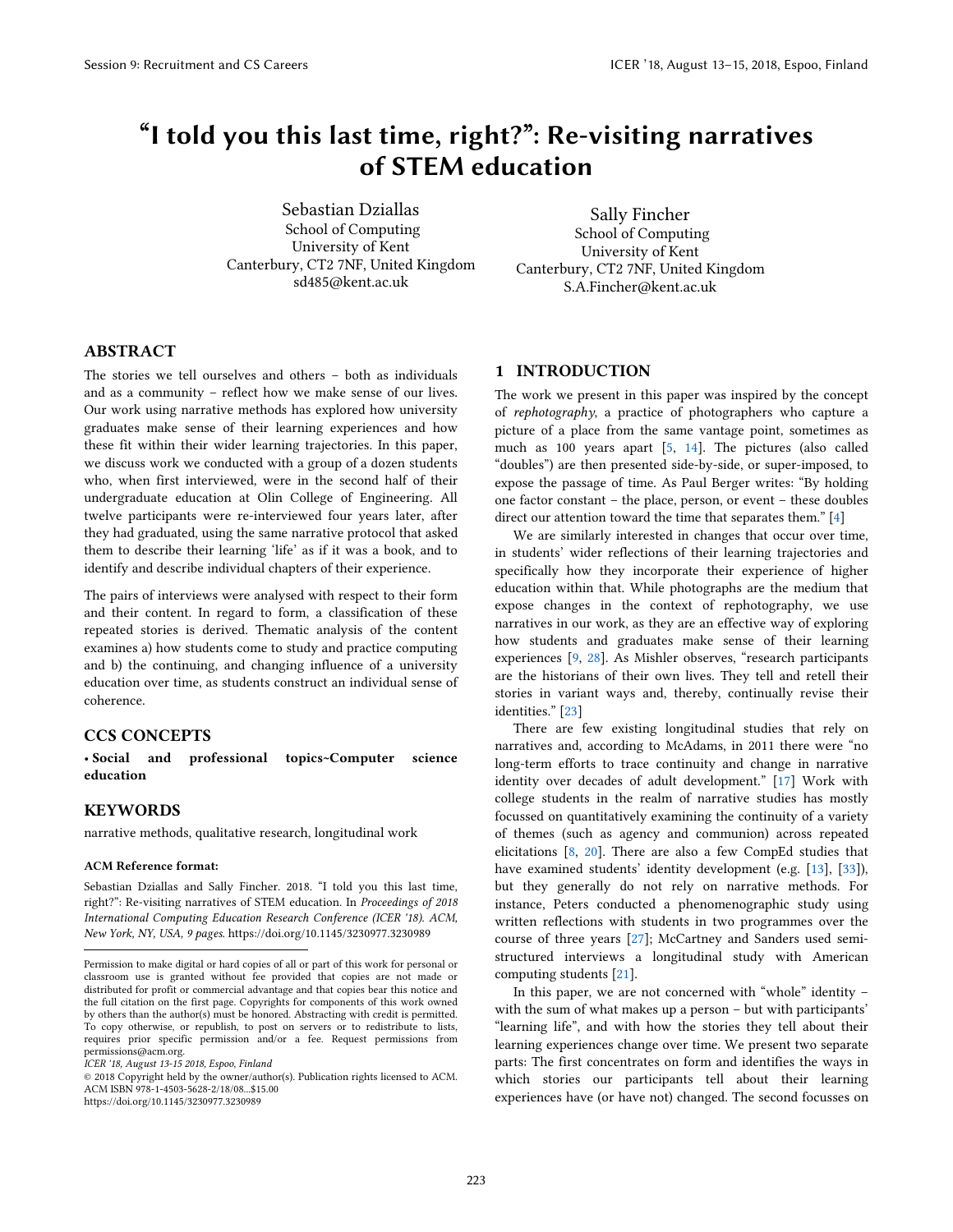content and explores graduates' reflections of their acquisition and use of disciplinary knowledge within and beyond their undergraduate education.

#### 2 METHODOLOGY

We obtained ethical approval from the Research Ethics Advisory Group of the Faculty of Sciences at the University of Kent and conducted initial interviews with twelve students from Olin College of Engineering who were (with one exception) in the second half of their college education in the summer of 2013. There were seven women and five men among the participants. All participants volunteered by responding to an email solicitation sent to all students entering the third or fourth year of their Olin education; there was no deliberate selection policy (e.g. to obtain a stratified sample or the like). Four years later, the same interviewer re-interviewed all twelve participants (who had by then graduated) using the same prompt. This is an unusually high retention rate for work of this kind.

We use an approach developed by Dan McAdams. He argues that we, as individuals, construct an internal *life story*, which is part of our identity, to make sense of our lives [19]. He elicits these in a structured *life story interview* [18]. We use a modified version of the life story prompt, to focus on participants' learning experiences.

*Iíd like you to think about your learning career, your learning ëlifeí, as if it were a book. Each part of your learning composes a chapter in the book. Certainly the book is unfinished at this point: still, it probably contains a few interesting and well-defined chapters. Please divide your learning ëlifeí into its major chapters and briefly describe each chapter. You may have as many or as few as you like, but Iíd suggest at least 2 or 3 and at most 7 or 8. Think of this as a general table of contents for your book. Please give each chapter a name and describe its overall contents.* 

As part of the prompt, participants identified "chapters" in their learning lives. Life-story chapters elicited in this way have "identifiable beginnings and endings" [32] and, according to Steiner et al., "represent relatively stable autobiographical periods governed by overarching themes and goals" [31]. In titling their chapters, some participants simply name locations of their education, such as schools (and, later on, employers), whereas others use more interpretive names. For us, these chapters are a form of *self-signification*, in that participants – rather than us, as researchers – indicate personal significance in the name they choose [29]. In this, they sometimes reveal aspects of an experience that would not otherwise be apparent [9].

In some cases, interviewees did not explicitly name a chapter (for the first interviews, the interviewer was less experienced and did not always press participants to identify chapter titles). However, we can identify segments based on their descriptions, as the beginning and end points of each segment remain clear, even without a title. Where we have named a chapter, this is represented in curly brackets.

At the end of the interview, we then asked participants:

*Looking back over your learning career, can you discern a common theme or a central message?*

In both series of interviews, the prompt was sent to participants a week in advance, and some used this time to make explicit preparation. We purposely did not revisit the original interviews before the second intervention (and indicated this to the participants, if asked) as we did not want to be primed to expect specific events, or anticipate sequences, nor be tempted to prompt for them. The first interviews lasted between 10 and 40 minutes, while some of the second interviews were more detailed and lasted between 20 and 60 minutes. The interviews were professionally transcribed and we use pseudonyms throughout this paper. Where we have changed details to preserve participants' identity, this is represented in square brackets. In the sections below, we identify quotes with the participants' name and the year of the interview. Identity is preserved across years and between accounts (so "Jane" is always "Jane" whether talking herself or being referred to by someone else).

#### 3 OLIN CONTEXT

We conducted this work with students from Olin College of Engineering, an undergraduate institution in the United States which was founded in 1997 with an explicit mission to transform engineering education [12].

Olin is a highly selective institution with an acceptance rate of around 10% in recent years and uses a two-step admissions process. In addition to the typical college application that involves essays, grades, and letters of recommendation, applicants are selected to visit campus for a mandatory "Candidates' Weekend". As part of this, they meet current students, faculty, and staff. They participate in a design-build challenge designed by current students and take part in individual and group interviews [10]. The purpose of Candidates' Weekend is not to evaluate candidates' technical abilities, but to expose them to the campus community and to assess their cultural fit with the institution. Each year, around 200 candidates are invited and approximately 60% are offered admission.

The college has a total undergraduate population of 350 students and, unusually for an engineering school, is equally gender balanced. All students are required to live on campus and to subscribe to an all-inclusive meal plan; they have access to all buildings and classrooms at all times of the day. Olin does not have academic departments and offers no tenure; faculty are instead hired on renewable, five-year contracts.

Olin offers ABET-accredited degrees in electrical and computer engineering, mechanical engineering, and general engineering. For this latter degree, students can design their own concentration or choose from a number of predefined concentrations, such as computing, design, bioengineering, or robotics. There is significant flexibility surrounding the major declaration: While students are expected to initially declare a major in their sophomore year, they are able to change their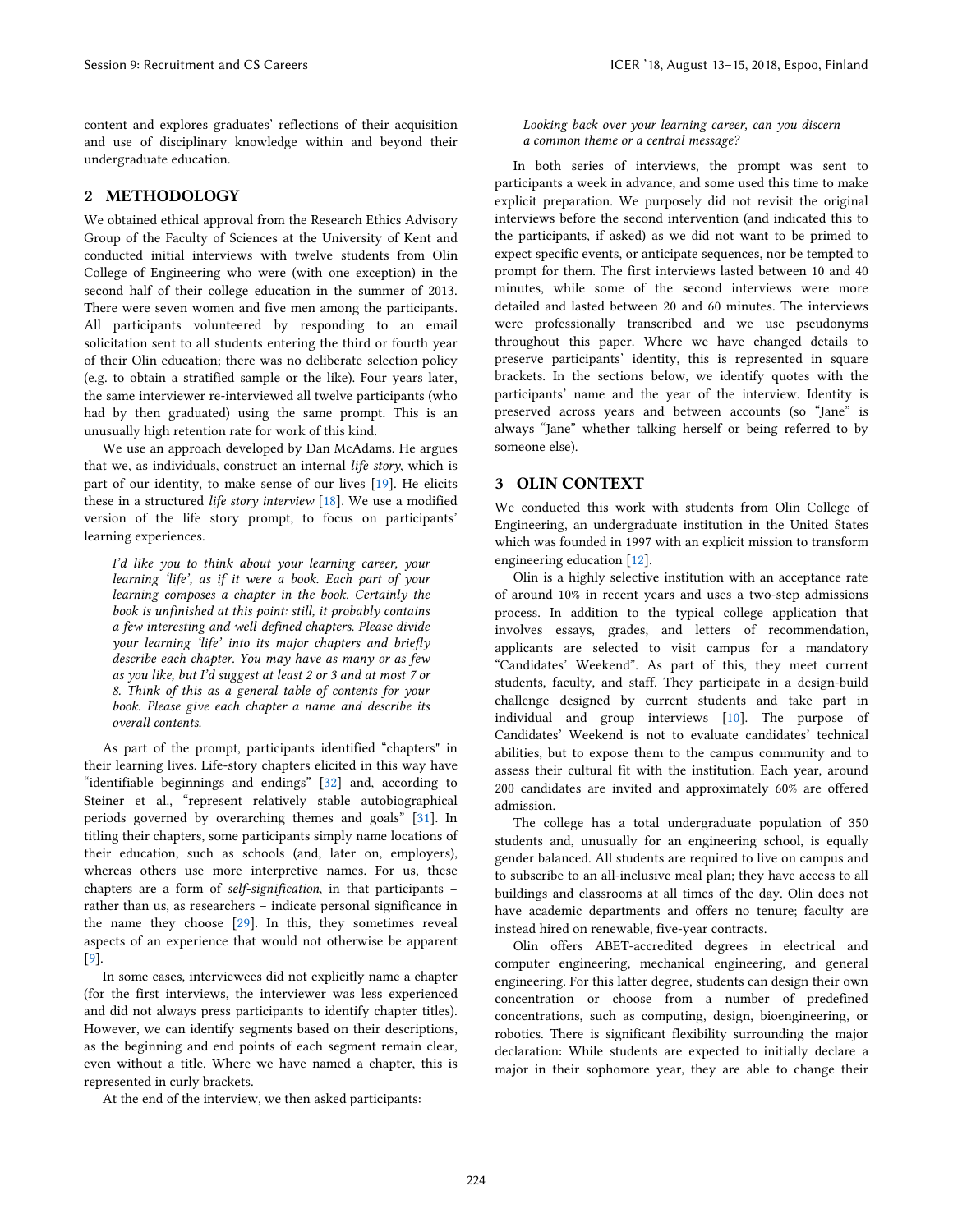degree as late as in their senior year (provided they can fulfil the necessary course requirements).

The curriculum emphasises small, project-based classes and incorporates principles of active learning and interdisciplinary activities [30]. Many courses are taught in studio environments, sometimes by several faculty members as part of a teaching team. Olin aims to introduce real-world engineering activities and team-based learning from early in the curriculum.

All incoming students take four courses in their first term, which are designed to provide immediate hands-on engineering experience. User-centred design also features prominently in the curriculum: "Our curriculum is based on the idea that engineering starts with people – understanding who we're designing for, what they value, and where opportunities to create value exist – and ends with people – appreciating the social context of our work and making a positive difference in the world." [26] *User-Oriented Collaborative Design* is a required course that all students take together in their sophomore year. The curriculum ultimately culminates in a year-long capstone project – either a design project with the goal to address poverty in communities around the world, or one offered and sponsored by a company.

#### 4 ON REPEAT

"Probably most stories are potentially repeatable but not necessarily repeated." [24] We interviewed our participants in 2013 and in 2017 and our first reading of the data was to look at the difference between the interviews. As with re-photographs, we expected to recognize much as the past events would not be different, the participants would still have attended the same schools and been taught by the same teachers. And some within our cohort told recognisably similar stories on both occasions. We call these *stable stories*.

Others, however, followed different patterns. A second pattern we called *compression stories*. As human beings, as we move through time, more recent events are closer, the details are sharper, and they may take greater prominence. Telling a story, then, "… is about a distortion of time, prolonging a few precious moments, skimming a month at a time, entire years, intimating the ending in the beginning, blithely shifting scenes and times and sequences in order to further the plot." [16] We had some in the cohort that displayed this type of difference.

A third pattern we termed *landmark stories*. As time progresses, events that happened a long time ago remain very familiar, and may act as anchors for a particular meaning, or serve a narrative necessity "of course it happened like that". Some participants had such fixed elements in their twin narratives. More difficult to account, are *different stories*: narratives that are so wildly dissimilar that, without external knowledge, one would not know they were from the same person at all. Finally, a valuable – if frustrating – product of the method are *omitted stories*, things told in one interview but not the other.

#### 4.1 Stable Stories

For some participants, the way they narrated their learning life remained recognisably similar across the two interviews. The chapters they identified straightforwardly match the specific schools they attended, with additions for the companies they worked at since graduating. This is particularly apparent three accounts of Michelle Young, Kathryn Benz, and Peter Webb, where the chapters they identified remained consistent across both interviews.

For instance, the chapters Peter identified in 2013 were "{home schooled}", "{high school}", "{[large public research university]}", and "{Olin}". In 2017, he named them "Home Alone", "High School", "My Year at [large public research university]", and "Olin". Kathryn's sequence is superficially dissimilar as she did not name chapters in her initial interview, and has 3 additional chapters in 2017. However, her chapters refer to the same periods of time, with the same beginning and ending markers.

#### 4.2 Compression Stories

In our original interviews, participants spoke a lot about their formative learning experiences and high school careers, but little about their experience at Olin. We guessed that this might be because high school was still prominent in their learning lives. In 2017, then, we expected that their undergraduate studies would take that place and that they would recall those years in detail, with less emphasis on prior experience. And for some that was true.

Obviously, I guess the thickest chapter here would be moving to Olin and that experience there. (George Andrews, 2017)

Susana Clinton, articulated in 2017 how she remembered little of her earlier learning experiences.

I feel like a lot of my learning career has lumped together now. I feel like I would have defined it based on areas of interest, or school years, before. Now, it's like *before Olin* and *during Olin*, and *after Olin*. … Man, everything before Olin is kind of a blur all together. (Susana Clinton, 2017)

We saw similar themes in the chapter titles of several other participants. For Natalie Lee, her learning experiences at school were originally three individual chapters. Now, she gathers them under a single umbrella called "school learning". And Jesse Walker, who previously formed four separate chapters, "{elementary school}", "{fifth and sixth grade}", "{seventh and eighth grade}", and "{high school}" subsequently identifies this time with in just a single chapter entitled "Buying In".

#### 4.3 Landmark Stories

For other participants, while the larger structure of their stories evolved, some episodes did not change. This may not seem unusual, but it was surprisingly rare. Across all the interviews, we encountered only four of these "doubles" and they share similar features: they are often described in the same language,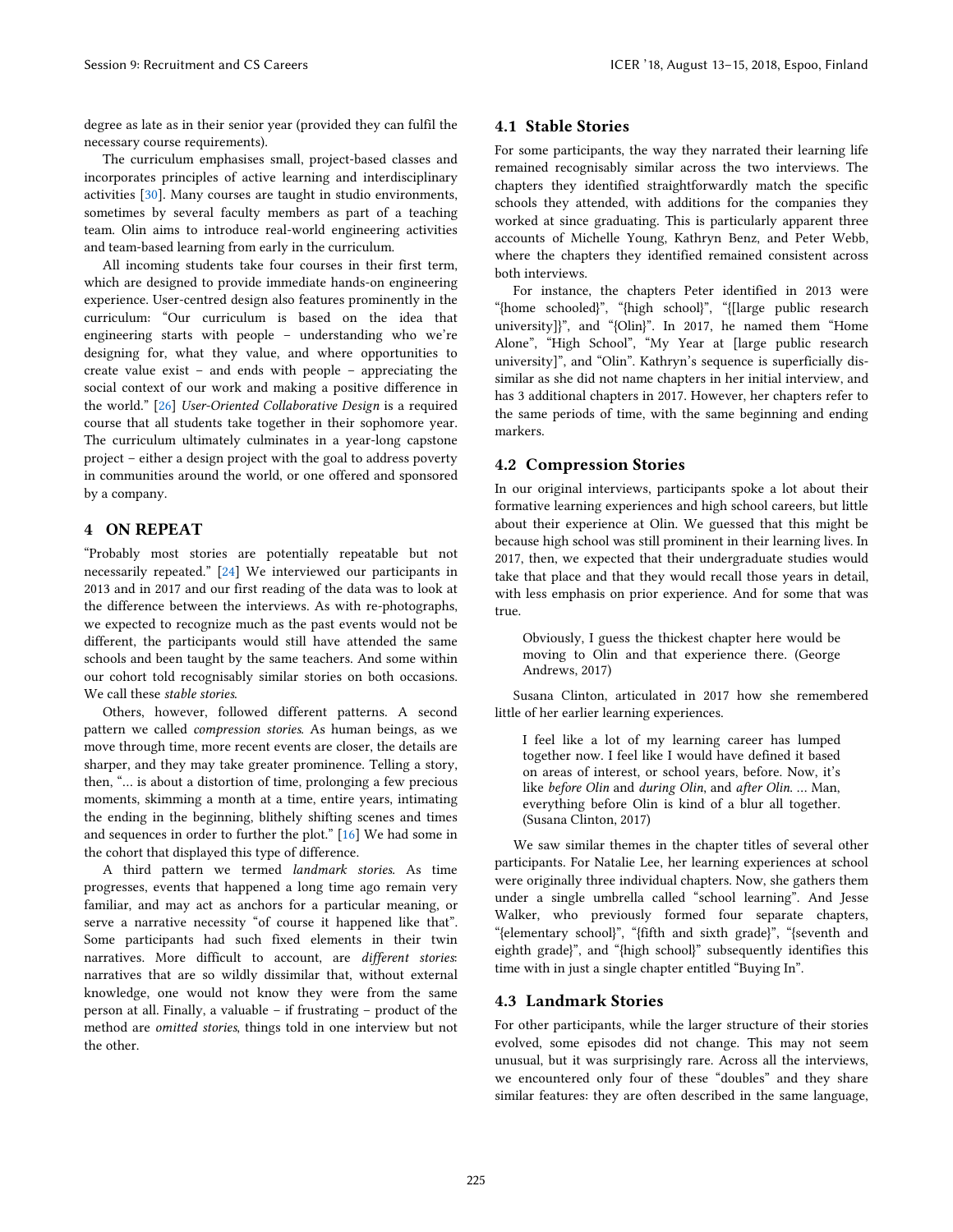the episodes stand out of the timeline (no matter whether it is expanded or compressed around them) like landmarks, and they have a significance to the participant greater than the content of the event would suggest to us as observers. We report on three here.

Basically it was down to one test, and the way [my state] grades is if you are 89.5 or higher, that is an A. Oh my gosh, I rocked those 89.5s like nobody's business. I just remember that day, that I had a B and I needed to get the A, I literally had an 89.57, and I got my A. (Natalie Lee, 2013)

In [my state] … an A is an 89.5 and I lived the 89.55, 89.57, 89.6. If you were to look at my grades, most of them were that. It was not a good situation. Trying to get just enough to get by. (Natalie Lee, 2017)

This episode is clearly an important one for Natalie and is stabilised by her using the same language. But it is not necessarily told in the same way in both accounts. In 2013, she describes this in the context of being offered the chance to take a special calculus class in her senior year if she meets the grade requirements and her claim of "rocking" the A grades sounds very positive: it is an achievement. In 2017, Natalie tags the recollection by saying that "It was not a good situation" and now seems disapproving of her former self.

Another example is in the stories of Evelyn Finn and her dislike of a particular teacher.

The sad part was, the teacher that I didn't like in fourth grade moved up with us to fifth grade. (Evelyn Finn, 2013)

This experience is clearly meaningful for Evelyn in relation to her learning but she says no more about it. In 2017, she relates the same instance:

It was actually really funny in my elementary school, I had a teacher in my fourth-grade year that I didn't really like. We did a lot of quiet work sheets in her class or watching videos and I was just not into it. Then she moved up to fifth grade when I moved up to fifth grade. I was just like, "Oh." (Evelyn Finn, 2017)

There is more nuance and detail in this telling. The teacher's style – relying on "quiet work sheets" – does not seem to work for Evelyn, who is clearly a well-performing and self-motivated student. Indeed, she says that she "felt like I was learning key words a lot. … I was just like, 'What is this? Why am I doing this?'" She indicates both disappointment in this way of learning, and her resignation to it, with the inclusion of the final "Oh".

Another participant, Samuel Cline, talks extensively in his first interview about a planetary space exploration programme he attended while he was in high school.

… the biggest moment … was a [planetary space exploration programme] I participated in … doing some real (to the extent young high school students could do) real scientific experiments that actually had worth. … I was doing actual experiments and they weren't just things like little experiments with M&Ms

or something, that anyone who knew anything about the basic concepts knew exactly what the experiment was going to do at the end. (Samuel Cline, 2013)

This is clearly a significant experience for Samuel, he describes it as the "biggest moment" and, later, as "a pretty big transition in the way that I viewed my own learning". In 2017, Samuel talks less extensively about the program, but the force it had for him remains clear:

It was one of the first times in a science class that going into a lab I couldn't guess the outcome before it, because it was actually doing something that I didn't know the answer to. Not, "Here's a boxed lab that we went over the material last week, and now you're getting to see it,"…. (Samuel Cline, 2017)

The common element across the two tellings of his learning life remains his exposure to authentic scientific practice and the powerful effect it had on him.

These stories were not more vivid than those others told, but these episodes act as anchors for meaning that is persistent across interviews. This is not something that would have been evident in a single elicitation, the strength of the meaning is only revealed (to us) through repetition.

#### 4.4 Different Stories

The accounts of some participants had so few points of similarity that, if presented without identification, it would be hard to say they were stories of the same person. And it is not only in the overall structure of the account that there is divergence, but in the individual incidents also. For example, in 2013, Jesse Walker describes his transition from school to college in this way:

In high school we had a very traditional learning environment. The teachers were all old and wise but they helped me out. They gave me some advice, told me Olin might be a good place since I didn't seem to like the traditional stuff. Then I got into Olin. I don't know how. (2013)

In this account, there is a feature which is part of a common theme across almost all the interviews: school is a "traditional learning environment" and Olin is not. Aside from that, the rest of the incident is personal. Olin is suggested because his teachers know he does not like "traditional" learning, they are "old and wise", and from this formulation we adduce "kindly"; there is no sense of malice, no sense that these teachers are not acting in his interests. Actually getting into Olin seems to be a process of almost magical transfer "I don't know how".

In 2017, the same incident is recounted differently.

I was advised that because I'm talented, or because I got good grades in the maths and sciences, that engineering school is a good place. Also, that seeking the best ranked school that I could possibly fit into is, obviously, what I want to be doing because I want to be maximising my earning potential, my learning potential. So, I was like, okay, cool, I'll do that.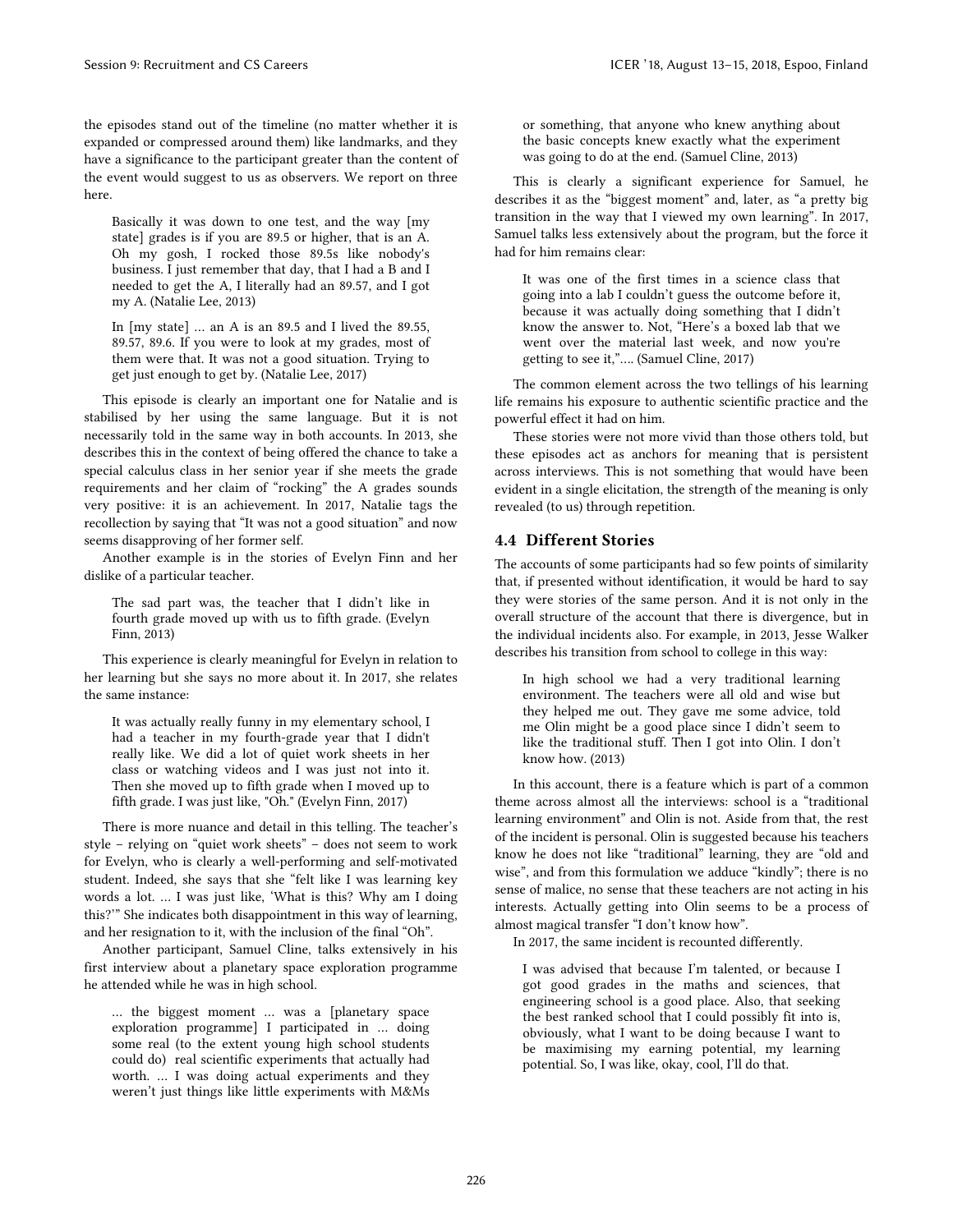I knew [Olin] was going to be a little bit unexpected and a bit like veering from some sort of upward and outward path. But, at the same time, it was the best ranked engineering school I got into. Which is exactly what I was aiming for. (2017)

Here, the quality of the advice is different. His advisers now are impersonal and they treat him impersonally. Their generic advice is proffered on the basis of "good grades in the maths and sciences" and that "obviously" the purpose of going to college is to get a job that will make a lot of money. From these axioms it follows that engineering is a good subject choice and a highranked university desirable: the same advice could apply to anyone. And maybe it wasn't appropriate to Jesse. This time, the process of getting into Olin is a very deliberate act. Olin was the highest-ranked university (of the high-rank universities that he applied to) that accepted him: "which is exactly what I was aiming for".

Our prompt encourages not only a narrative recounting (i.e. a sequenced, often chronological, report) but also a storied one. By asking participants to recount their learning life "as if it were a book" we are making available constructs such as plot and narrator. Even though we elicit our stories from the protagonist, they are in a privileged position as narrators, and that privilege comes from knowledge: a narrator knows the ending. As Mattingly observes, a narrator "is able to select the relevant events and reveal their causal relations because he knows how events unfolded to bring about the particular ending which, narratively speaking, gives meaning to those events. … The story's structure exists because the narrator knows where to start, knows what to include and exclude, knows how to weight and evaluate and connect the events he recounts, all because he knows where he will stop." [16] In contrast to fictional stories, the ending in a life story is usually the present time. And the narrators – our interviewees – make sense of their experience from their present point of view.

It would be easy to cast Jesse Walker's 2013 and 2017 accounts as simply inconsistent. But between the two tellings of this story, the ending has changed: the student has graduated and Olin is now an episode, not present, lived experience. Jesse is now in employment and looking to an unknown future. In retelling his story, the new ending has changed both the interpretation of, and the accounting of, his transition into Olin; an inconsistent account does not imply an incoherent account.

#### 4.5 Omitted Stories

For all participants there were elements that appeared in only one narrative. Omissions took various forms. Some were very personal details (illness, family deaths or thoughts of suicide); others were vivid, apparently important, scenes of learning that we heard only once. An example of this is in the account of Kathryn Benz, who, in 2013, does not mention computer science or programming at all. However, in the re-interview, she talks repeatedly about computer science, and describes several early experiences of computing at school. This sort of omission may be a result of the changed viewpoint of the narrator. At the time of the first interview Kathryn may not have been considering a

career in Computing, however by 2017 she had entered a computer science PhD programme. Given this new situation, previously unreported details of her past have become salient and, as narrative researchers term it, "tellable" [15].

Although frustrating to us as researchers, these silences are not intended to deceive. For example, when in 2017 a participant freshly revealed "I'd heard about Olin through my brother … my brother was recruited by Olin and didn't end up going" they tagged it with "I told you this last time, right?"

#### 5 COMMON THEMES

"Predominantly, narratives of personal experience focus on past events, i.e. they are about "what happened". However, such narratives link the past to the present and future life worlds … The telling of past events is intricately linked to tellers' and listeners' concerns about their present and their future lives." [25] For all our participants, the space between the interviews was one of personal change, at the minimum, out of undergraduate education, for some of them much more, starting jobs or changing countries.

Our research focus is a) *computing education at university* and b) *the place and value of university education in students' lives*, and we undertook thematic analysis, looking for those elements in the interviews, to investigate both of these. For the first question we looked only at the six people interviewed who were computing students or subsequently pursued a career in computing (this is reported in section 5.1). For the second question we included all the interviews (reported in 5.2 and 5.3).

#### 5.1 Acquisition and use of disciplinary knowledge

The computing curriculum at Olin is deliberately small [7]. This is in part due to pressures that are similar to those at liberal arts institutions – a small number of computing faculty and a larger number of general requirements than at technical institutes [7]. A concentration in computing at Olin requires students to take *Software Design* (an introductory programming course using Python), *Discrete Math, Foundations of Computer Science* (a higher-level course that combines aspects from traditional algorithms, programming languages, and compilers courses), and *Software Systems* (which draws on materials on operating systems and networks, among other topics). This is complemented by at least two other elective courses of the student's choosing.

*5.1.1* Coming to know CS. Our participants came to computing in different ways. In their origin stories (that is, the backstory of their exposure to computing), we see well-known influences for taking a technical degree, such as knowing someone who is associated with computing. This matches other researchers' findings: in engineering education, the *Academic Pathways Study* showed that several motivational factors influence students' decision to pursue a technical degree, including mentor and parental influences [2]. Ching and Vigdor identify these "catalyst people" and, in their study, found them only out-of-school, not in teachers or formal advisors [6]. Our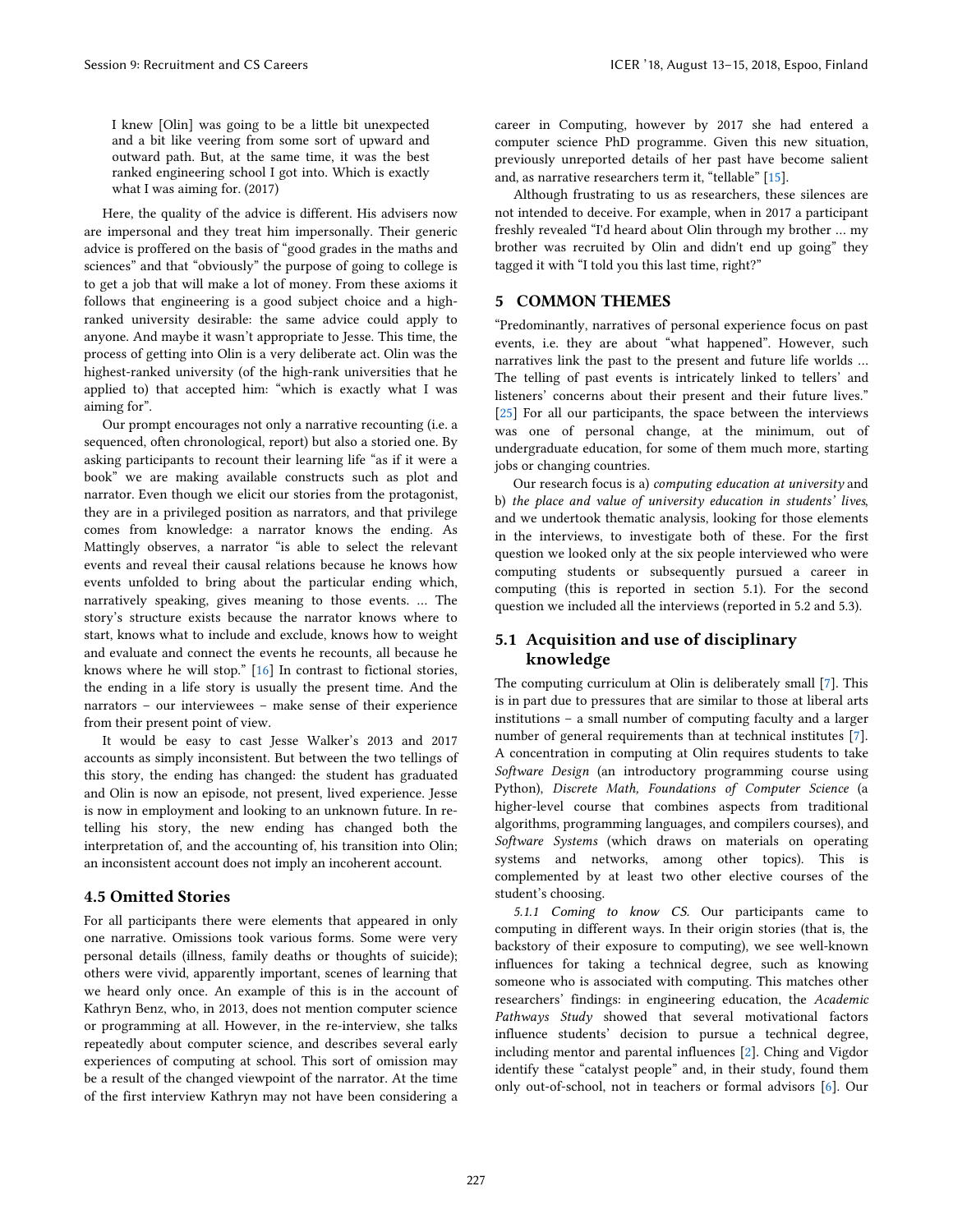data confirmed this: this sort of engagement was not found in the educational environment.

I was raised by an electrical engineer who was very hands-on. He was one of the first computer engineers, so he very much believed in getting your hands dirty. (Leon Clay, 2013)

Yes, so when I was in fifth grade, we had a family friend who went to [a local university], and she studied computer engineering. At that age, she was my favourite person, she got me a shirt [from the local university], I was super excited! So, in our yearbook I wrote, "When I grow up I want to be a computer engineer." And I had no idea what that meant. (Irene Luna, 2017)

It may be that this prevalence of personal contact as a motivator to study computing is generational. As computing becomes a more common subject in schools students may find their way to the subject through charismatic and engaging teachers, as already happens in other disciplinary contexts.

… we had a really fantastic maths teacher named [name], who I had for Tenth Grade and Twelfth Grade. He was actually a British rocket scientist who couldn't get a job because of clearance issues. You can't work for NASA. So, he ended up teaching high school maths and he tied it into physics, and all of us wanted us to be engineers – everyone in his class. (Kathryn Benz, 2017)

Kathryn had mixed experiences early on, particularly in computing classes at school, and found her way back into computing when another Olin student became a mentor for her.

How I learn to like CS, I think was a very interesting path, … not really liking it in Ninth Grade … and not really liking it, Tenth Grade or Twelfth Grade. Then, coming to Olin and not really wanting to be a computer scientist. Thinking I was going to be a mechanical engineer. It was really [another Olin student] dragging me to hackathons and then starting to do projects with me. He'd be like, "Do you want to be on my team?" That got me into computer science. (Kathryn Benz, 2017)

In terms of student attitudes and pathways into computing, a number of researchers have examined how the computing experiences a student has prior to applying to study computer science influence their time at university. Schulte and Knobelsdorf explore the influence of *biographical effects* on students' attitudes towards computing [28]. They note that prior experiences, such as programming courses in high school, may serve as a starting point or as a barrier for students, as we have seen in Kathryn's story.

*5.1.2* Learning computing. Some, although not all, of our participants learned computing in the classroom. Other participants did not consider that computing was learned through the formal curriculum at all.

[At Olin] … I did software-y things, but my internships were with the government, instead of being with

industry, and they were around, sort of, more machine learning and data science stuff. ... I think most people at Olin who knew software engineering got that stuff more through internships, and my internships weren't in that space. (Michelle Young, 2017)

And indeed, Michelle's impression is borne out in the experience of another participant, one of his most important learning experiences came through an internship.

So after my sophomore year, I got my first internship at a company called [name]. I was answering emails. I was going into people's websites and figuring out what was wrong, what was going on, what errors were they seeing and stuff. I would not do it again, but it was probably one of the most valuable experiences I've ever had, because you get to see how exactly people are reacting to your product. (Peter Webb, 2017)

We also learned about participants' transition from college to work. Begel and Simon, who explore new software developers' experiences at Microsoft, saw them undergo a transition from novice to expert when they enter university, and again as they start their first job [3]. We saw a similar phenomenon in our interviews:

In the same way that going from high school to college was a very fundamental contextual change, going from school to career was also a fundamental contextual change. … Certainly, the first six months were overwhelming just as a new adult and all of the things that go along with life and moving into a city. (George Andrews, 2017)

Begel and Simon also identified a lack of social and teamwork skills, as well as the negotiation of what the new employees in their study feel they can ask their colleagues. They write: "Asking questions, however, reveals to your co-workers and managers that you are not knowledgeable, an exposure that most new developers felt might cause their manager to reevaluate why they were hired in the first place." [3] This, however, does not appear to be a universal issue, as we see Michelle's retelling.

Like, sometimes, it's a little embarrassing to be like, "So guys, tell me more about what you mean when you say the word 'code review'. What is that word, exactly?" You know, you only have to ask those questions once. There are a lot of context clues around. People are super-willing to forgive 21-year-olds for not knowing anything. So, it didn't take that long and it wasn't that hard to pick that stuff up. (Michelle Young, 2017)

#### 5.2 Re-positioning university education: "Olin as inevitable"

Looking at both sets of interviews, we saw a shift in how participants positioned their experience at Olin. In the first narratives, Olin is often represented as an achievement, a sort of capstone to their learning life.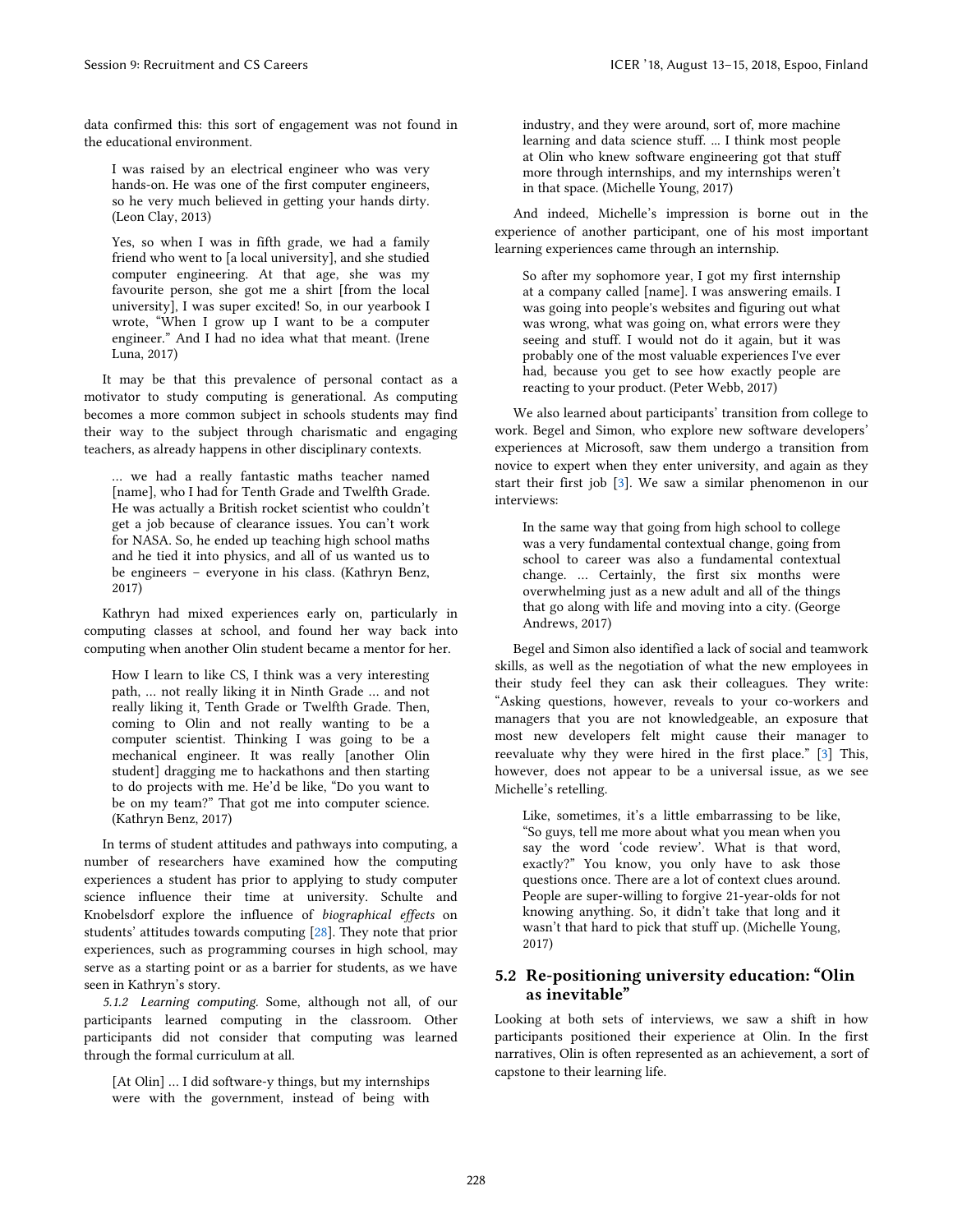I think for the majority of my time in public school, I felt like I was learning in spite of my classes, maybe. Like I learned things for a test and I would take the test; it would be fine and I would forget them. … But I feel like Olin gets what the right thing to teach is. Like the idea that it's about skills and about developing your ability to adapt. Sort of figuring out how to do things and what to do, not necessarily learning facts. Like the fact that they get that makes the classes really awesome. (Michelle Young, 2013)

In the second narratives, the Olin experience has been repositioned. It is now subsumed into a single sequence and a theme of "Olin as inevitable", or, rather, as a continuation of previous experience, emerges.

when I think about Olin… when I was reflecting on thoughts about learning, I think that really college was just like… I called it 'Solidification'. … so I had already thought that there are lots of ways to learn, and these are all valuable. … [Olin] just did a great job of saying, "Yes, these are all valid [ways]." (Ashley Hayes, 2017)

… I wonder how much Olin had an effect on me, or [whether] these things already were in place. I think we tend to look back on Olin and think that Olin had a huge dramatic impact on us. I do think it did. It's interesting to me that when I think about stories that affect my learning, … I had already known that's how I want to learn, and Olin just happened to be a case study in that. (Kathryn Benz, 2017)

Here, Ashley and Kathryn similarly reflect on the position of their Olin education in their learning lives, and these reflections may be more than individual. As Olin overtly positions itself as providing a different kind of engineering education, this identification may be a *master narrative* that they have previously adopted as students [22]. As Andrews writes: "One of the key functions of master narratives is that they offer people a way of identifying what is assumed to be a normative experience. In this way, such storylines serve as a blueprint for all stories; they become the vehicle through which we comprehend not only the stories of others, but crucially of ourselves as well." [1]

Kathryn makes this point particularly explicit. Throughout her time at school, she participated in a creative problem-solving team competition, which she identifies as "one of the reasons I wanted to go to Olin."

I already knew that [the creative problem-solving team competition] was how I wanted to learn and how I learned best. Then, Olin happened to be four years of that. So, it provided me with a methodology and a way to do that, but it didn't fundamentally change how I thought about learning. (Kathryn Benz, 2017)

Samuel Cline similarly expresses a sense that he was looking for – and that Olin offered – a different kind of education, perhaps as a result of the planetary space exploration programme he took part in.

And I think it kind of works nicely with the experiences from high school. By the end of high school, I was pretty clear that I wanted something different. … Olin kind of offered that, in terms of having a very different education style and obviously having a lot of self-directed learning. (Samuel Cline, 2017)

For these graduates, Olin is now a continuation of the ways of learning that they had previously been exposed to. However, it does not diminish the effect of the education. Rather, it exposes a refashioning of what it means to be a graduate. These students are now "products" of Olin, which is an externally visible and tradable attribute, and are incorporating that as they make sense of their continued learning

This may be the result of an evolution in the narrator's stance. As Mattingly says, narratives "are ordered around an ending and it is the ending which has a fundamental role in shaping the meaning of the narrated events" [16].

One of the central elements of the life story are several forms of coherence [11]. Habermas and Bluck identify four kinds of coherence in their work: causal coherence, temporal coherence, thematic coherence, and the cultural concept of biography (which reflects the ways in which people in different cultures tell life stories) [11]. The repositioning we identify provides causal coherence across these stories of participants' learning lives, as they are told now, several years after graduation: now "of course" they ended up at Olin. The participants are then telling their stories in a way that exposes their continuing ways of making sense of their experience.

#### 5.3 Beyond university education: always be learning

None of the participants talked about their university education as preparation for work; and some of them were quite explicit:

I probably can't point to anything [from Olin] that's like, "Yes, this experience definitely helped me last Wednesday, when I needed to do X, Y, or Z," or helped me get the job I have now, or anything like that. (Samuel Cline, 2017)

I just think it's funny, like I'm not remembering specific courses or teachers or anything, when I'm talking about education. (Peter Webb, 2017)

However, even though these graduates do not articulate the point at which they learned something (or learned how to do something) there is a notable strand of professionalism in how they approach their working lives. For example, Peter Webb, talks about his current role in a small software company.

I've had to write a lot of emails explaining to people, 'Don't write code like this, because it'll cause these sorts of bugs.' I've also had to do unit tests and just general testing and stuff. They are smart people: I won't deny that. But there's some common-sense stuff. Like one of my co-workers … none of his code is commented. There are well over 100 files. … I was like, "*Seriously*?" (Peter Webb, 2017)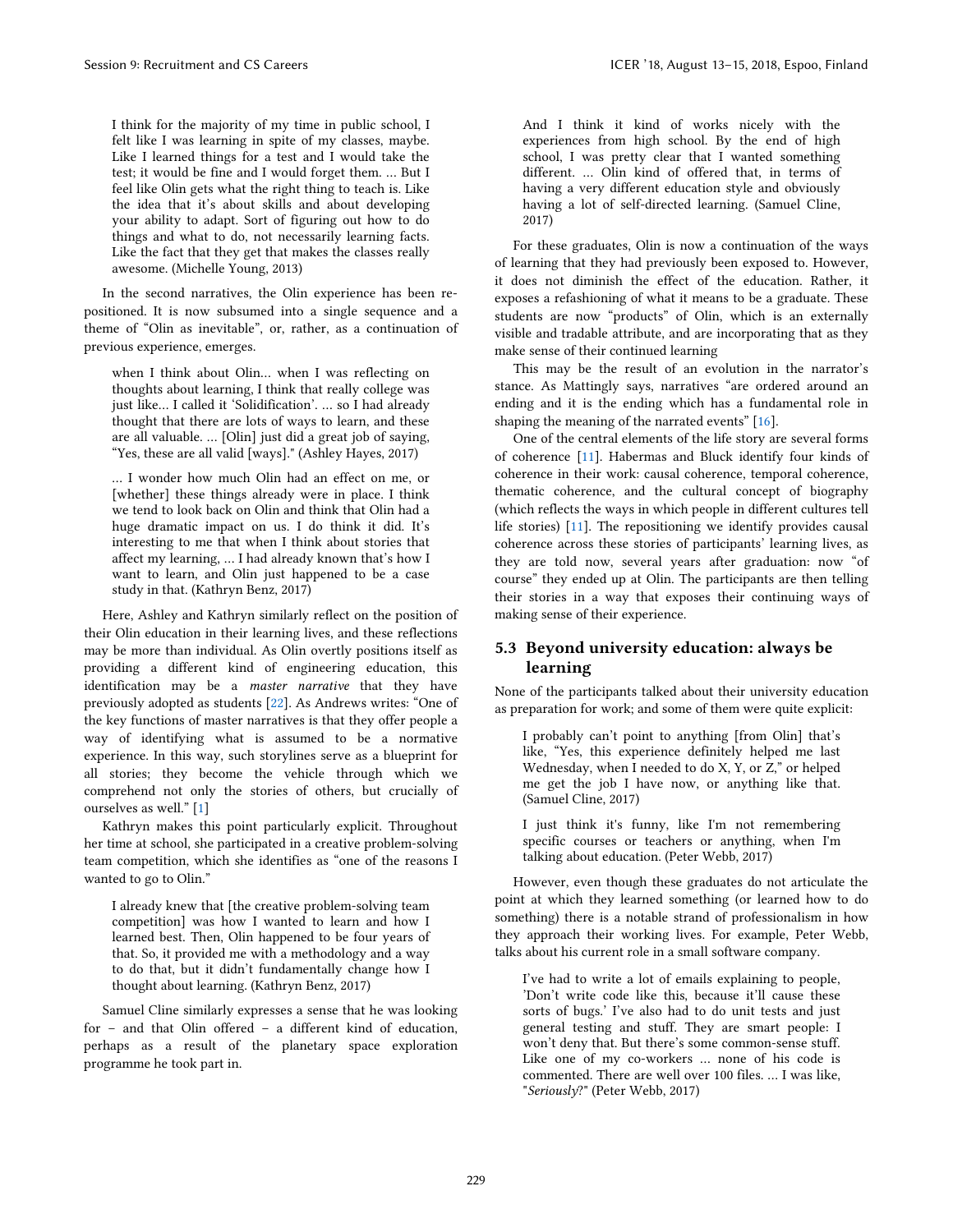Peter's reaction to this situation is not that of a novice. He knows what good practice is, and works with colleagues to move the company towards that.

This attitude of professionalism is not confined to technical skills. Susana Clinton started her career at a major software company in a project management role.

So I also feel like I've probably gotten better at convincing people. Holding people accountable. Presenting my ideas clearly. Distilling information down for somebody who has no context of my area, which is both my leadership team and also new partners. So, it's a different kind of learning now. (Susana Clinton, 2017)

In fact, the clearest theme that emerged from the second interviews was that of continued learning, and this had several aspects. Firstly, there was the translation of learning from education to work:

I think in college you think that after college you're done learning. (Ashley Hayes, 2017)

As a student you call it learning but as an employee you call it professional growth. (George Andrews, 2017)

But secondly, learning had importance to them for their own well-being and sense of self, especially in its absence:

It certainly feels like I am learning more, and I'm doing things that are new and that are difficult, but it also still doesn't feel like I'm getting as much from it as I would like to. (Samuel Cline, 2017)

I am bored at work, like every day. So I spend a lot of time sitting here being like, "What can I do next that's going to get me to the next place?" … I'm feeling like if I just sit here and do this work every day I'm going to go backwards, I'm going to forget everything, (Irene Luna, 2017)

Perhaps because they had always identified themselves (and been identified by their education) as learners, learning for its own sake was often praised.

I do really love diving into things and making things or tinkering with things. I think I get frustrated by that because I don't feel as free to dive and tinker … at work you can't really be like, "I'm doing this because it's a good learning opportunity." (Evelyn Finn, 2017)

It was also striking that several participants single out metacognitive skills for special mention. Both Evelyn and George particularly associated reflective skills with their education.

I really love the type of reflection you do at Olin where, at the end of something, you say, "Okay, what did we like about this? What can we change?" (Evelyn Finn, 2017)

That's where I think things like Olin have been so valuable because you are constantly thinking about, "What have I learned from this situation?" and how to do things differently. It's surprising how many people *donít* look at experiences and situations in that regard.

They just look at it as it happened. They want to move on and get to something that will hopefully be better. (George Andrews, 2017)

Perhaps because metacognition as a disposition is nonspecific, their recollections here contrast starkly with the quotes at the start of this section, where participants did not make, indeed felt unable to make, an explicit link between their college education and the work they were now engaged in. And we find an echo of that earlier, in George's recollection of the value of what he learned in high school.

Public speaking certainly didn't have any content to learn. It's even questionable whether that really helped me with any college admissions or things that were important at the time. But the skills and mentality that I learned from those events have lasted me longer than AP Physics did. (George Andrews, 2017)

#### 6 CONTRIBUTION & LIMITATIONS

This work is limited in its situation in non-traditional, elite education. However, we believe that the re-positioning of these students' undergraduate education in the wider context of their learning trajectories is applicable to graduates of more than a single institution. Re-interview as method, as in re-photography "… involves the presentation of sequential image pairs, in which the second modifies and expands our understanding of the first" [4]. Just as photographs of the "same" scene taken years apart expose different changes, our re-told narratives show events that stay the same, stories that are virtually identical, and experiences that have become differently important.

In this paper we have examined both the method of reinterviewing and what it can reveal. In terms of method we have described a preliminary classification for twice-told stories. In terms of analysis we have seen how university education is differently valued by students when they are in undergraduate study and when they are past it. For the students in this study, the content of their course was ultimately unimportant, to the point that they find it hard to recall concrete details of material or teachers (this may be because they were extremely able students on entry to university, and confident of their ability to learn, essentially, whatever they wanted to). What they do take away is lodged in their attitude to learning and associated metacognitive skills "… If you were to take Eighth Grade me and dot me in the world, I would be okay. But I probably wouldn't be as prepared to continue learning and motivate myself as I felt after Olin."

Other students, students from other institutions, will not show the same quality of difference. However, the method used in this paper exposes the distinctive, and lasting, characteristics of a degree programme. As academics, we rarely see students after graduation, and then not systematically: this permits a longer view.

#### ACKNOWLEDGEMENTS

We would very much like to thank the anonymous reviewers. Their pointers to additional literature and suggestions for emphasis in reporting have helped us make this a stronger paper.